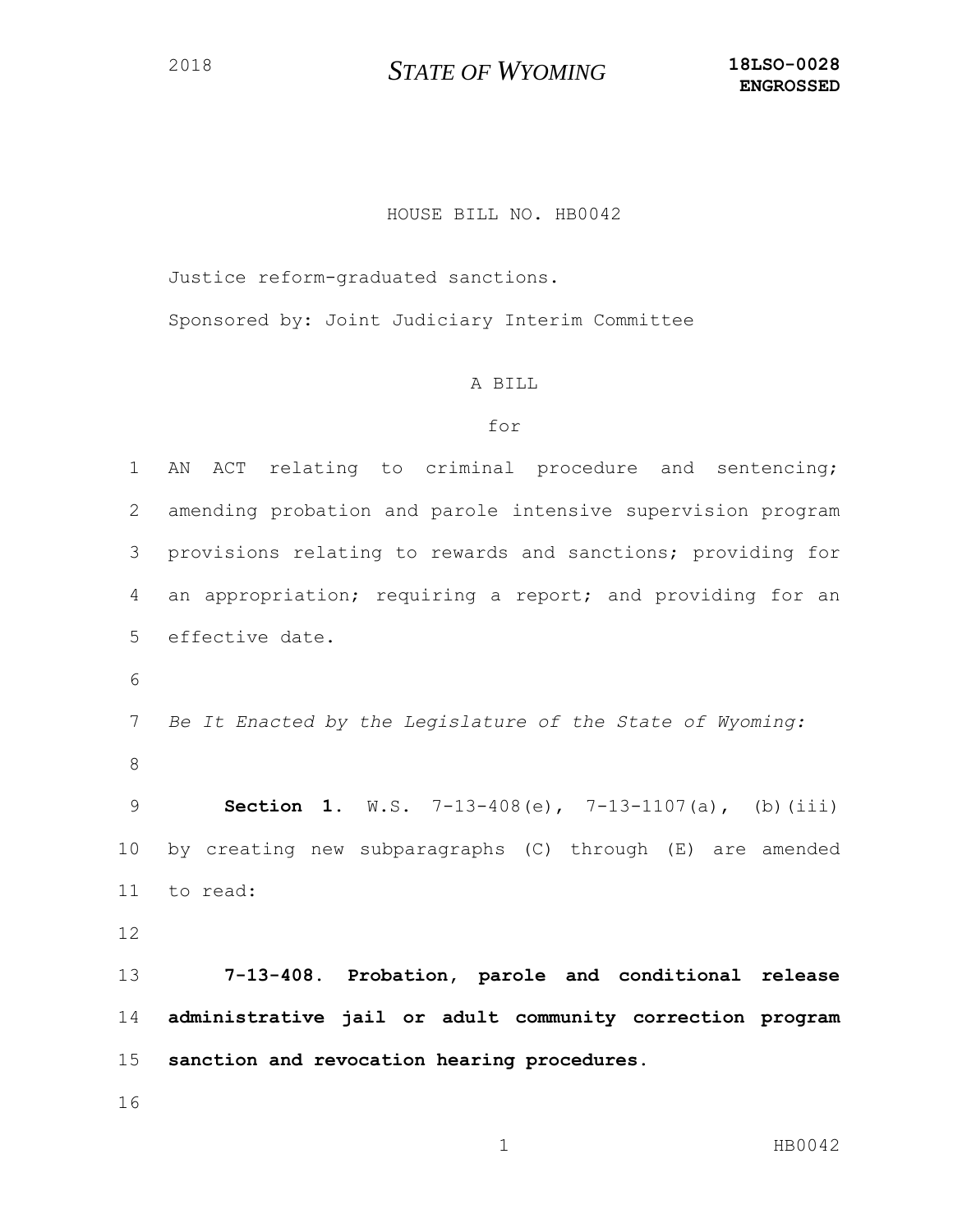(e) The department may establish by rule and regulation a system of imposing the administrative sanctions specified in W.S. 7-13-1107(b) as an alternative to revocation of the parole of any parolee who has violated a condition of his parole or as an alternative to revocation of the probation of any probationer who has violated a condition of his probation. Parolees and probationers committed to the county jail or a residential community correctional program pursuant to this subsection shall be housed in accordance with W.S. 7-13-1107(c) or 7-18-115(b). **7-13-1107. Administrative rewards and sanctions for program violations.** (a) The department is authorized to establish by rule and regulation a system of administrative rewards for positive behavior and sanctions as an alternative to probation or parole revocation for probationers and parolees who violate the rules and restrictions of an intensive supervision program established under this

- article or the conditions of probation or parole.
-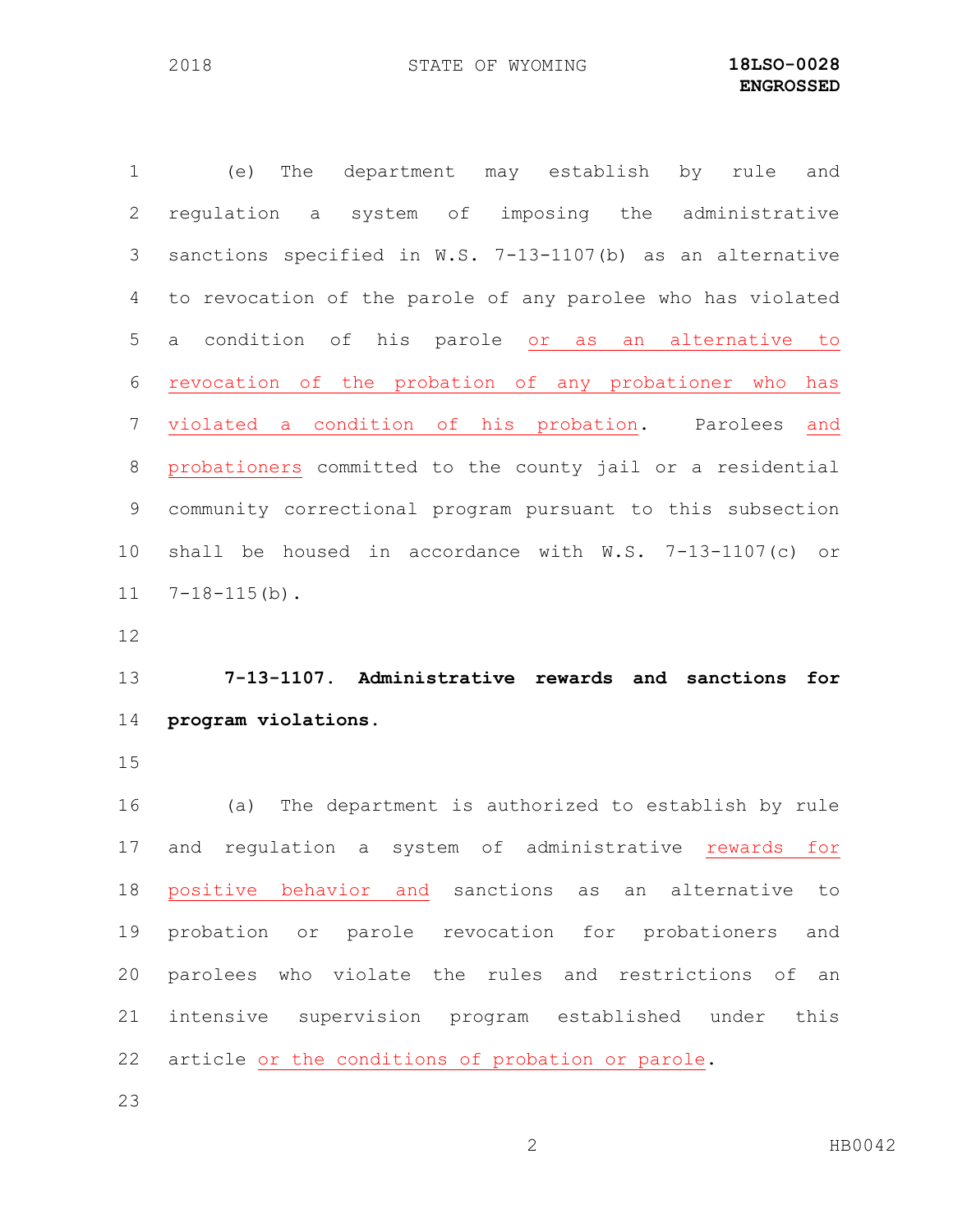STATE OF WYOMING **18LSO-0028**

| $\mathbf 1$    | Authorized sanctions may include:<br>(b)                     |
|----------------|--------------------------------------------------------------|
| $\mathbf{2}$   |                                                              |
| 3              | (iii) Restrictions<br>liberty<br>personal<br>on              |
| $\overline{4}$ | including:                                                   |
| 5              |                                                              |
| 6              | (C)<br>Immediate confinement in a<br>Wyoming                 |
| 7              | county jail, to be imposed as a two (2) day or three (3)     |
| $\,8\,$        | day consecutive period by the probation and parole agent     |
| $\mathsf 9$    | approval of the field services administrator.<br>with<br>The |
| 10             | total of all sanctions under this subparagraph shall not     |
| 11             | exceed eighteen (18) days during the term of supervision.    |
| 12             | The imposition of sanctions shall not require a hearing      |
| 13             | held in accordance with W.S. 7-13-408 if:                    |
| 14             |                                                              |
| 15             | The probationer or parolee is a<br>$(\top)$                  |
| 16             | participant in the intensive supervision program pursuant    |
| 17             | to W.S. 7-13-1105 or 7-13-1106;                              |
| 18             |                                                              |
| 19             | probationer is a qualified<br>(TI)<br>The                    |
| 20             | offender sanctioned pursuant to W.S. 7-13-1303(d);           |
| 21             |                                                              |
| 22             | The parolee<br>(III)<br>is subject<br>to                     |
| 23             | sanctions under W.S. 7-13-408(e); or                         |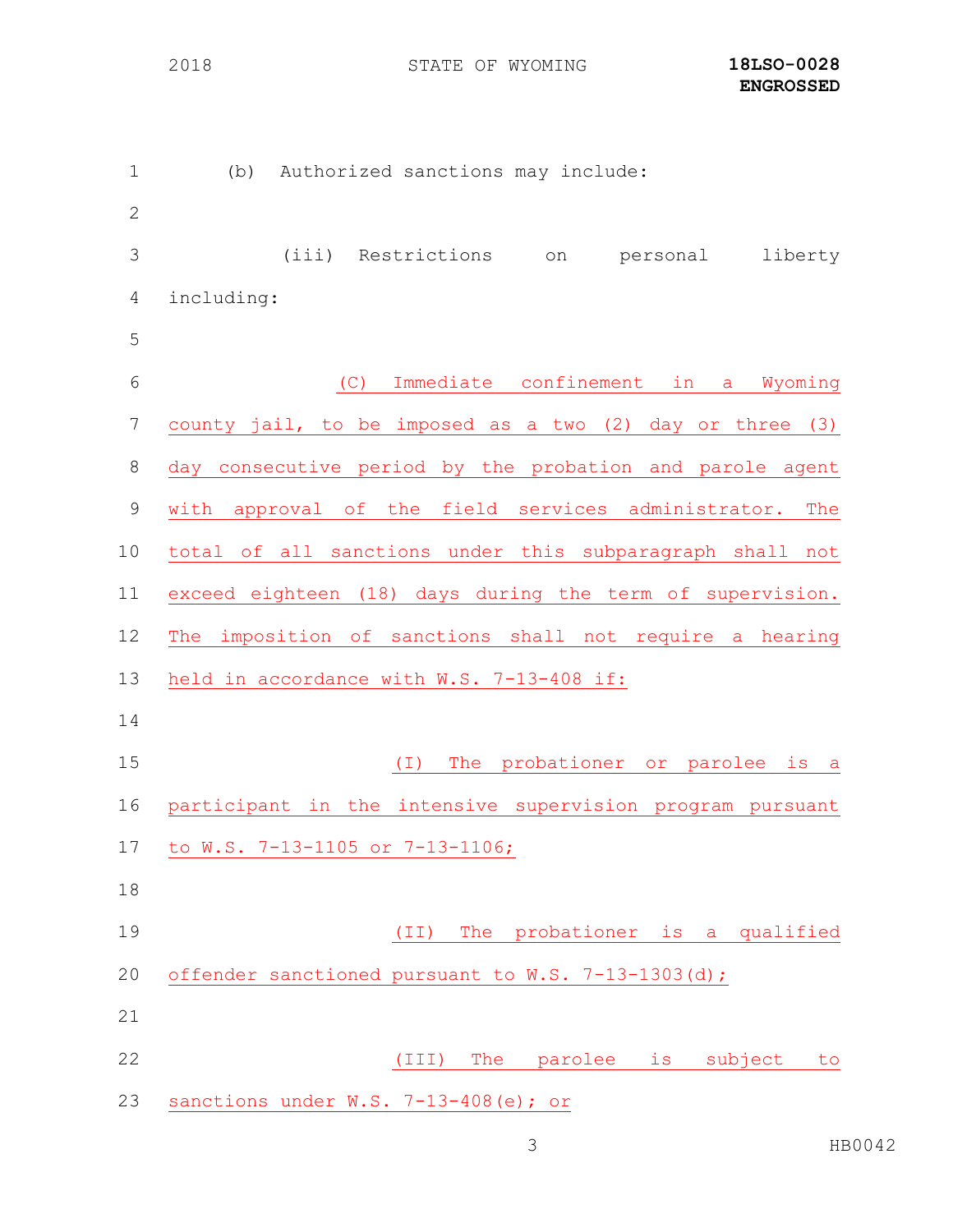| $\mathbf 1$  |                                                                |
|--------------|----------------------------------------------------------------|
| $\mathbf{2}$ | The<br>(TV)<br>probationer<br>parolee<br>O <sub>T</sub>        |
| 3            | consents to the<br>administrative sanction provided for in     |
| 4            | subparagraph (C) of this paragraph without a hearing.          |
| 5            |                                                                |
| 6            | Detention in a consenting Wyoming<br>(D)                       |
| 7            | county jail coupled<br>with<br>substance<br>abuse<br>treatment |
| $\,8\,$      | contracted with and paid by the department of corrections      |
| $\mathsf 9$  | a period not to exceed ninety (90) days. Detention<br>for      |
| 10           | under this subparagraph shall only be imposed for repeated     |
| 11           | substance abuse violations during the probation sentence or    |
| 12           | period of parole with the consent of the probationer or        |
| 13           | parolee or by order of court or state board of parole.         |
| 14           | Detention under this subparagraph shall be credited to the     |
| 15           | sentence. A custodial sanction under this subparagraph         |
| 16           | shall only be available one (1) time to any one (1) person;    |
| 17           |                                                                |
| 18           | Cumulative custodial sanctions<br>(E)<br>imposed               |
| 19           | under subparagraphs (A) and (B) of this paragraph shall not    |
| 20           | exceed ninety (90) days per probation sentence or period of    |
| 21           | parole supervision prior to revocation and shall be            |
| 22           | credited to the sentence. Custodial sanctions imposed under    |
| 23           | subparagraphs (A), (B) and (D) of this paragraph<br>shall      |

HB0042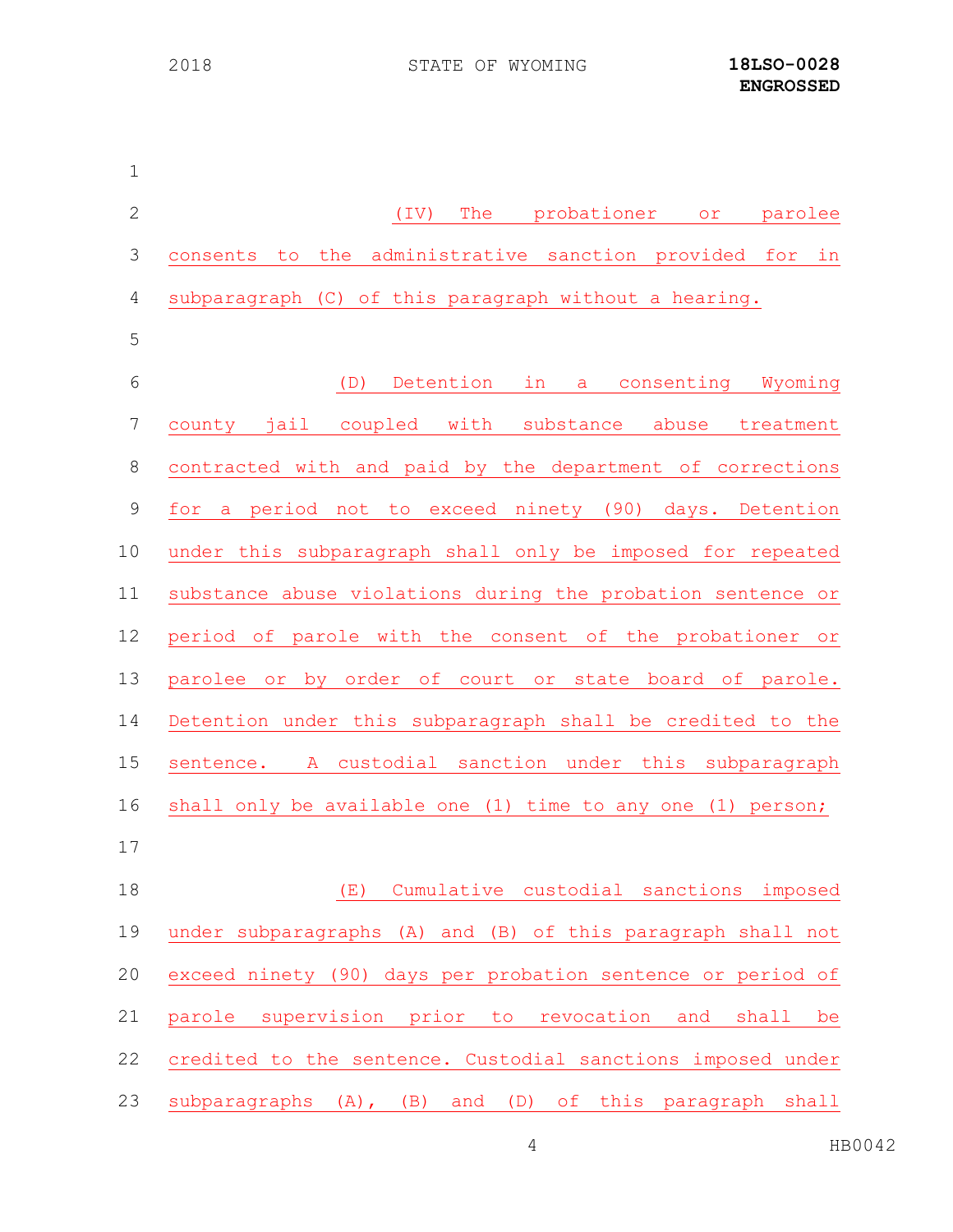| 1 require a hearing held in accordance with W.S. 7-13-408,    |
|---------------------------------------------------------------|
| 2 unless the probationer or parolee consented to the sanction |
| 3 under subparagraph (D) of this paragraph.                   |

 **Section 2.** There is appropriated five hundred ninety-one thousand four hundred ninety-eight dollars (\$591,498.00) from the general fund to the department of corrections. This appropriation shall be for the period beginning with the effective date of this act and ending June 30, 2020. This appropriation shall only be expended for the purpose of implementing the sanctions authorized in this act. Notwithstanding any other provision of law, this appropriation shall not be transferred or expended for any other purpose and any unexpended, unobligated funds remaining from this appropriation shall revert as provided by law on July 1, 2020. This appropriation shall not be included in the department of corrections' 2021-2022 standard biennial budget request.

 **Section 3.** The department of corrections shall, not later than December 1, 2018, issue a report to the joint appropriations committee and the joint judiciary interim committee relating to the implementation of this act.